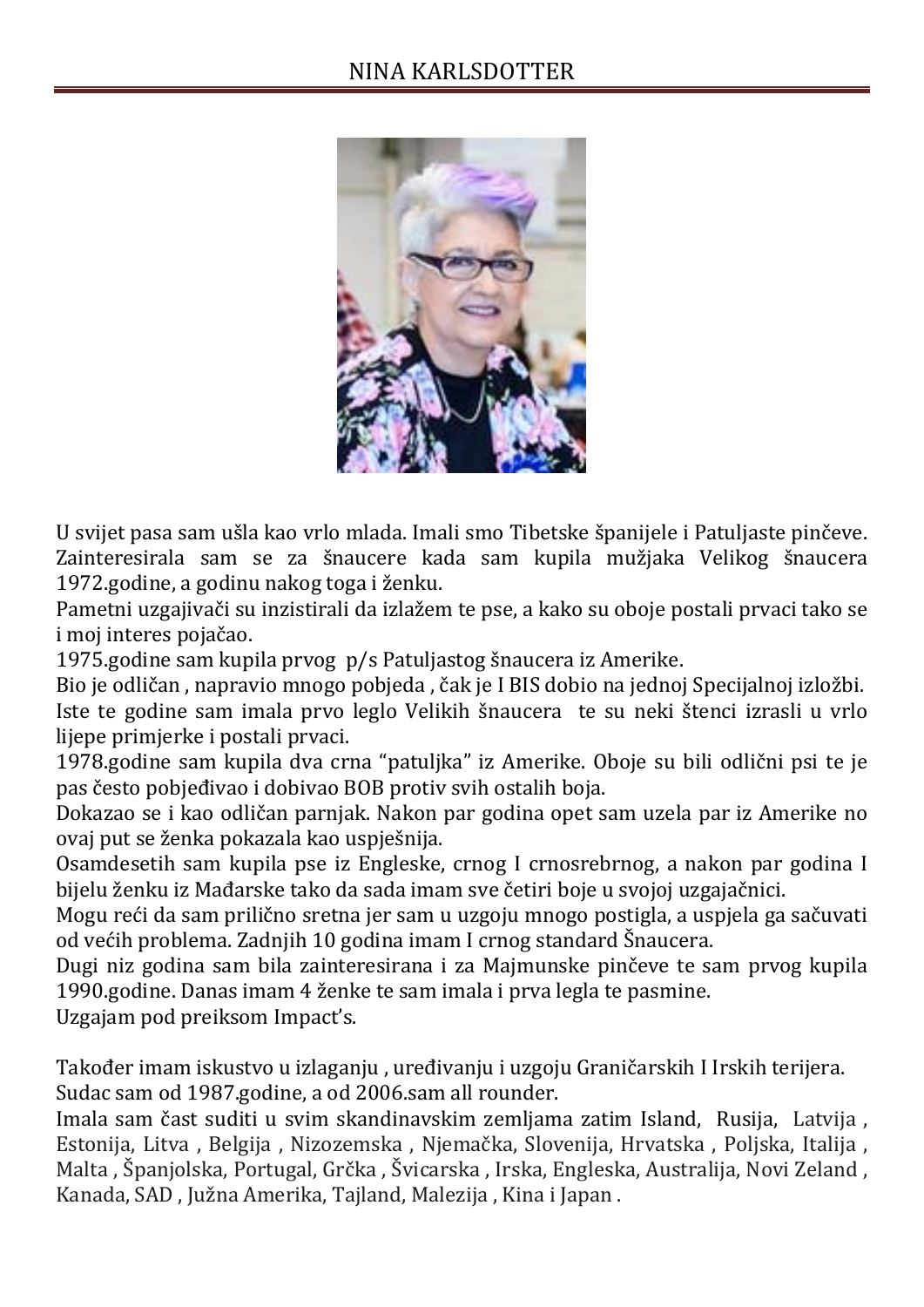Dugi niz godina bila sam član brojnih povjerenstva kinoloških društva i Šnaucer kluba. 10 godina sam bila predsjednik švedskog kluba za Pinčere i šnaucere.

Za sve to sam nagrađena medaljom švedskog saveza.

Trenutno sam član Odbora za suce švedskog saveza te predsjednica kluba za Majmunske pinčeve.

My dog-history started when I was young. In my family we had Tibetan Spaniel and Miniature Pinscher. My interest in schnauzers started when I bought a Giant Schnauzer male 1972 and a year later we also had a bitch in the house. My clever breeders persuaded me to show my dogs. Both became champions and my dog-interest intensified.

1975 I bought my first Miniature Schnauzer, a salt and pepper male from USA. He was excellent and did a lot of winning, he was once BIS in a big specially show.

1975 I also had my first litter of Giant Schnauzer and some of the puppies grew up to be very good dogs and a couple of them even became champions.

1978 I bought two black "minis" from USA, a male and a bitch. They were both excellent dogs and the male was also doing a lot of winning and he very often was BOB over all other colours, very unusual at the time. This black dog proved himself to be a very successful stud-dog too. Some years later I hade two other black "minis" from USA. They also were excellent dogs, especially the bitch this time - with BIS-placing at international FCI-show.

In the eighties I bought some dogs from England, black and black and silver and some years later I had a white bitch from Hungary so today I have Miniature Schnauzers in all four colours in my kennel. I started breeding Miniature Schnauzers 1978 and I have been lucky enough to say that my breeding has produced a lot of champions and sofar I have been saved from serious problems. For some 10 years I also had Standard Schnauzer black.

I have also for long had interest in Affenpinscher and had my first one, a male, in 1990. Today I have four bitches and I also have had my first litters of Affen.

My kennel prefix is Impact's. From the eighties I also have some experience of showing, grooming and breeding Border Terrier and Irish Terrier.

I am a licensed FCI judge since 1987 and since 2006 authorized for all breeds as FCI all rounder. I have had the privilege to judge in all Scandinavian countries including Island and in Russia, Latvia, Estonia, Lithuania, Belgium, Holland, Germany, Slovenia, Croatia, Poland, Italy, Malta, Spain, Portugal, Greece, Switzerland, Ireland, England, Australia, New Zealand, Canada, USA, South America, Thailand, Malaysia, China and Japan.

I have for many years been a member of different committees like National Kennel clubs and the Giant schnauzer club and I have been the chairman of the Swedish